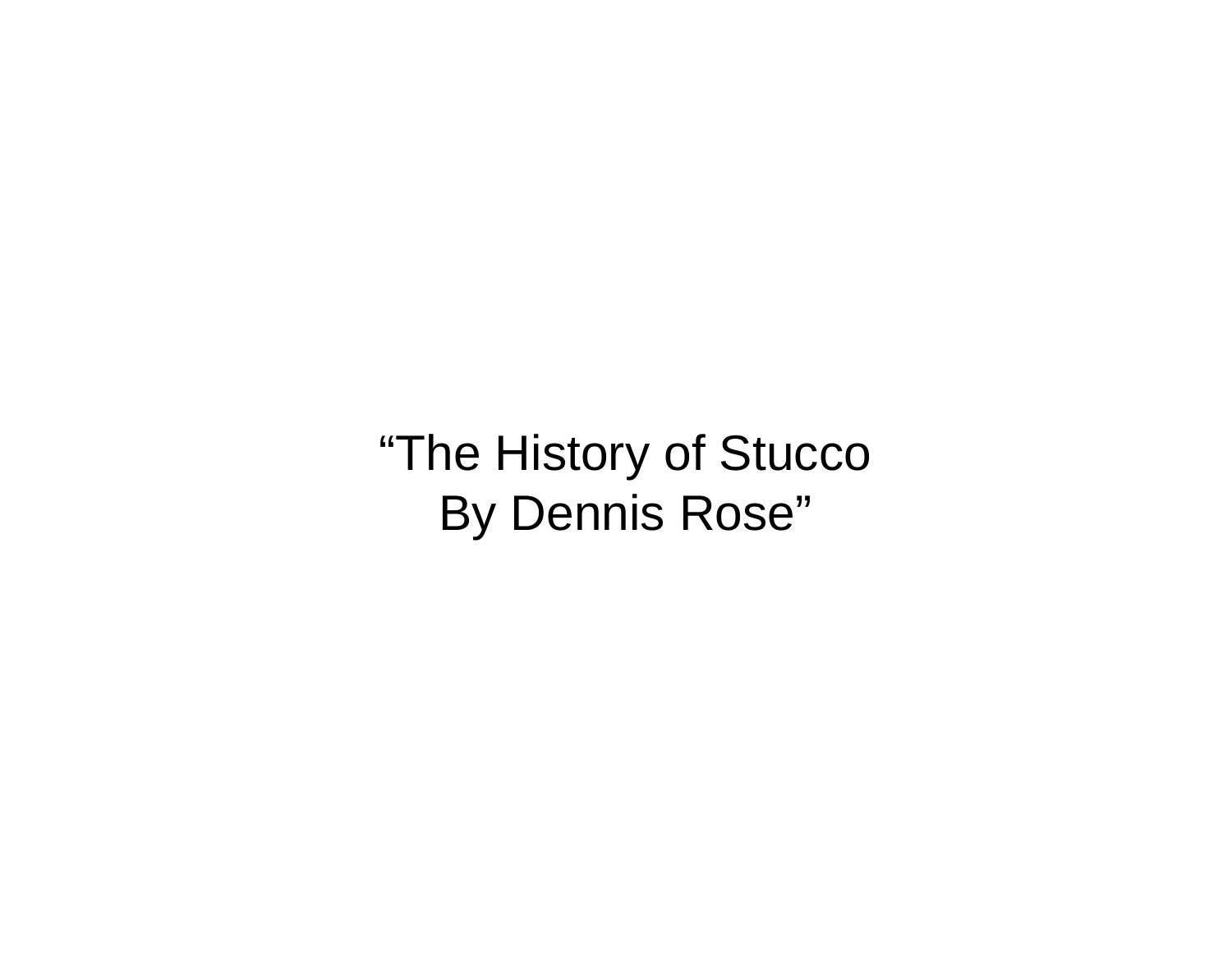# The History of Stucco











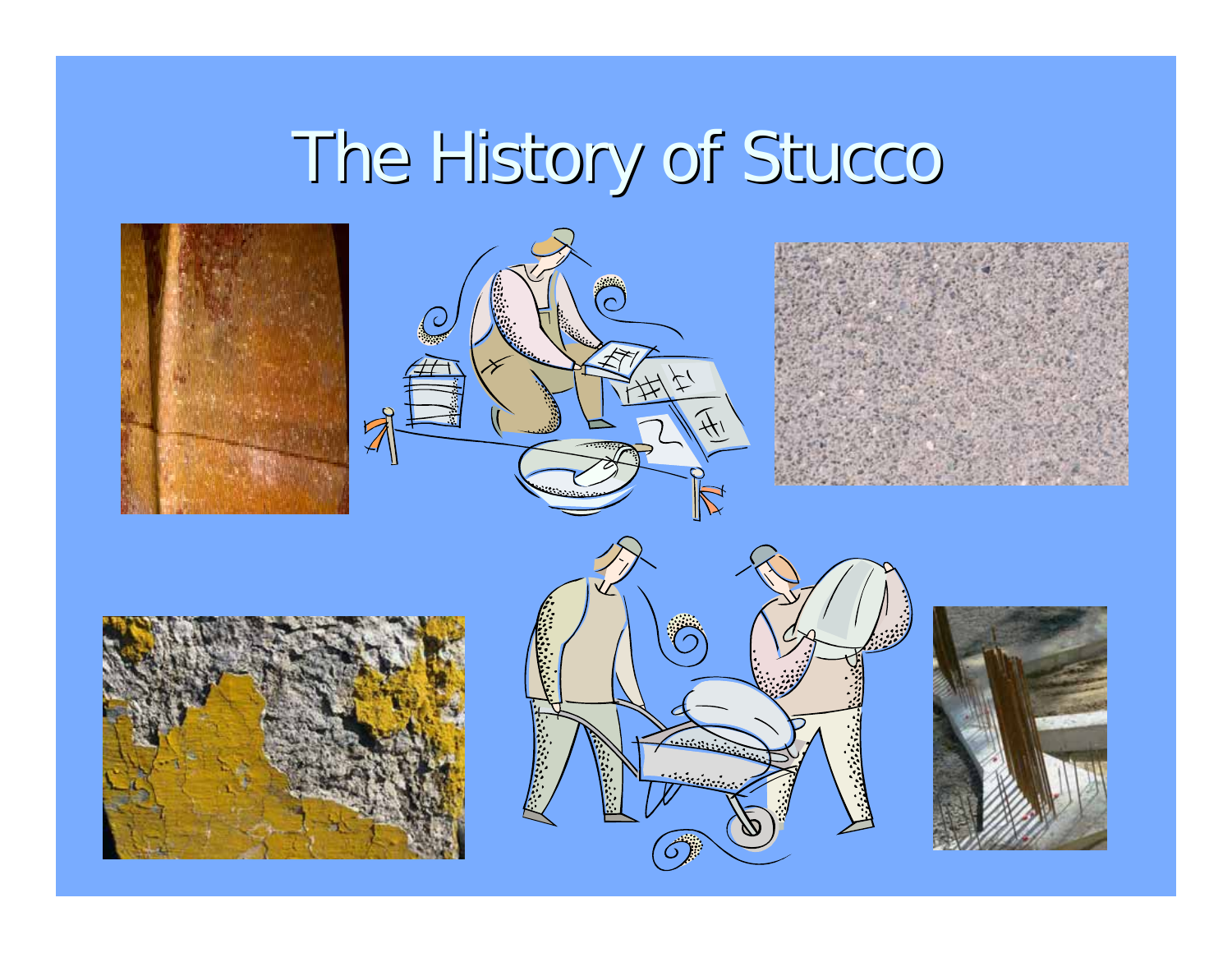## From Ancient Times

### **Example Steeds** Final **Plaster** has roots in Old English, roots in Old English, Greek and Latin and means "to coat, dab on or cover with a dressing."

- **Stucco** is an exterior plaster for structures.
- **Stucco has been in** use over 9000 years.

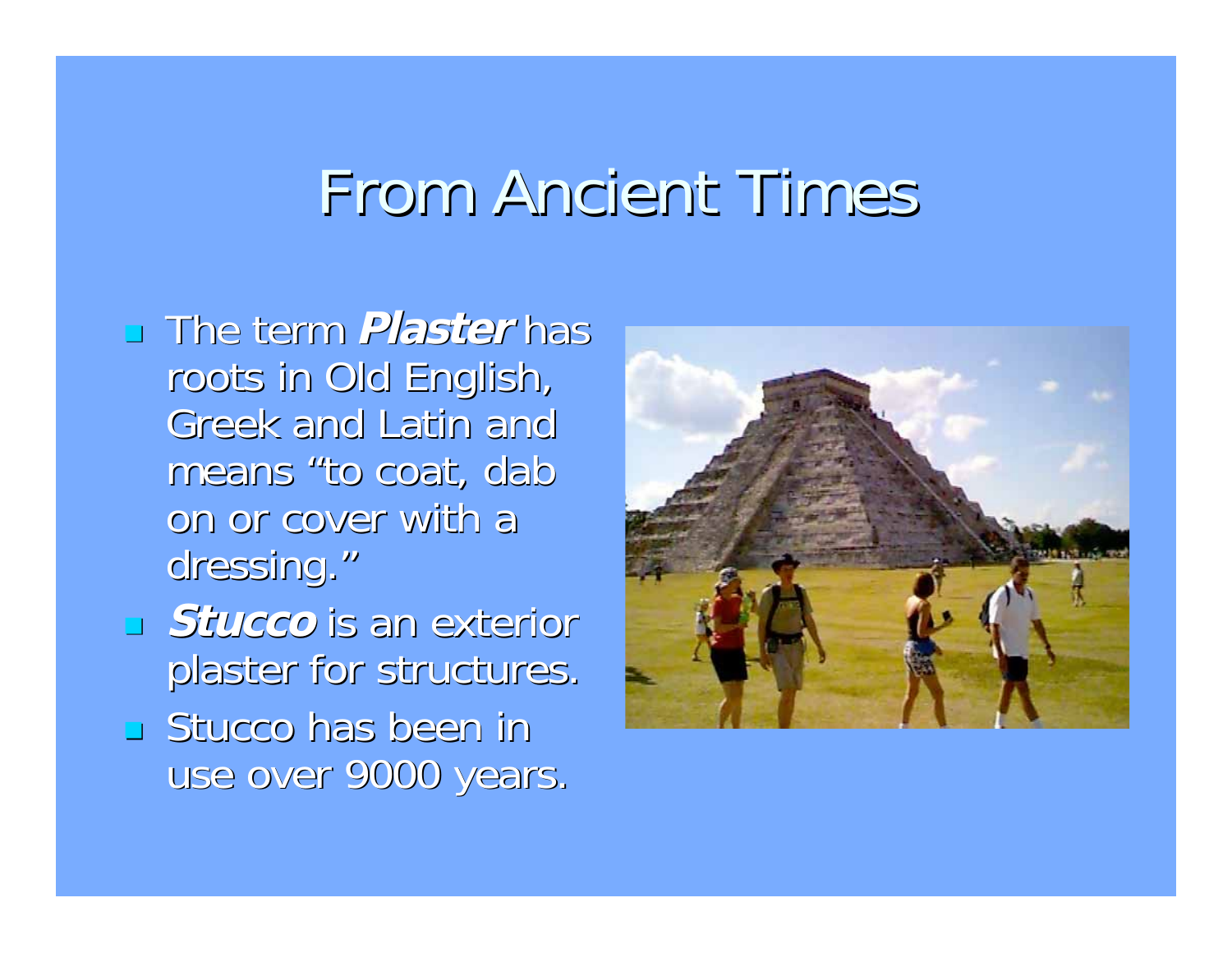## The Earliest Stucco Materials The Earliest Stucco Materials

- **Roman and Egyptian Roman and Egyptian Stucco, for example, Stucco, for example, was extremely durable was extremely durable and waterproof. and waterproof.**
- **Ancient stucco Ancient stucco chemistry relied on chemistry relied on chemical bonds in chemical bonds in addition to hydration addition to hydration and was, in may ways, and was, in may ways, a far superior material a far superior material to modern stucco. to modern stucco.**

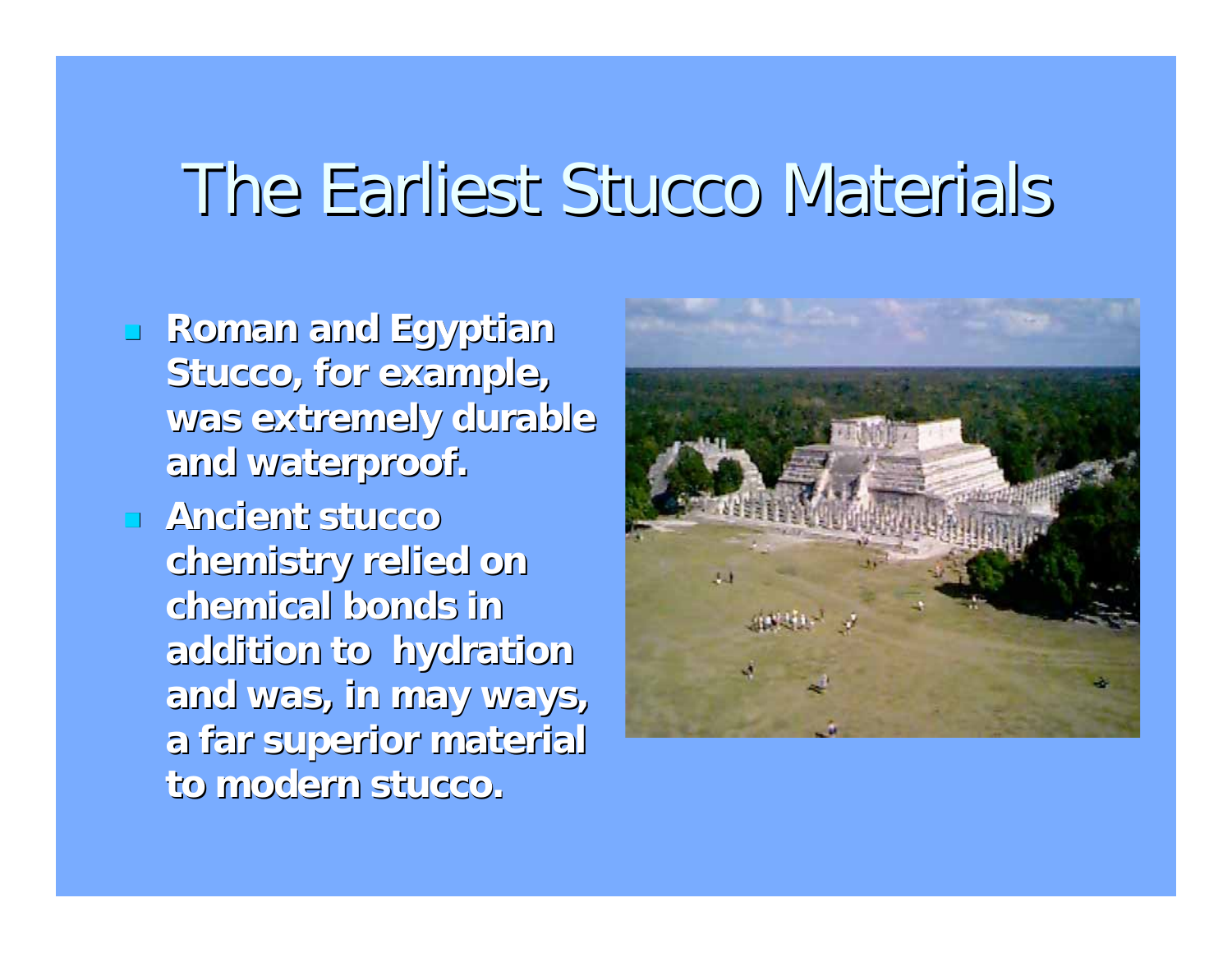## **MODERN STUCCO: Portland CEMENT + AGGREGATES + WATER**

 **DURABLE SANITARY FIRE RESISTANT LOW MAINTENANCE LOW COST EASILY MADE ATTRACTIVE PLASTIC WHEN FIRST MIXED**

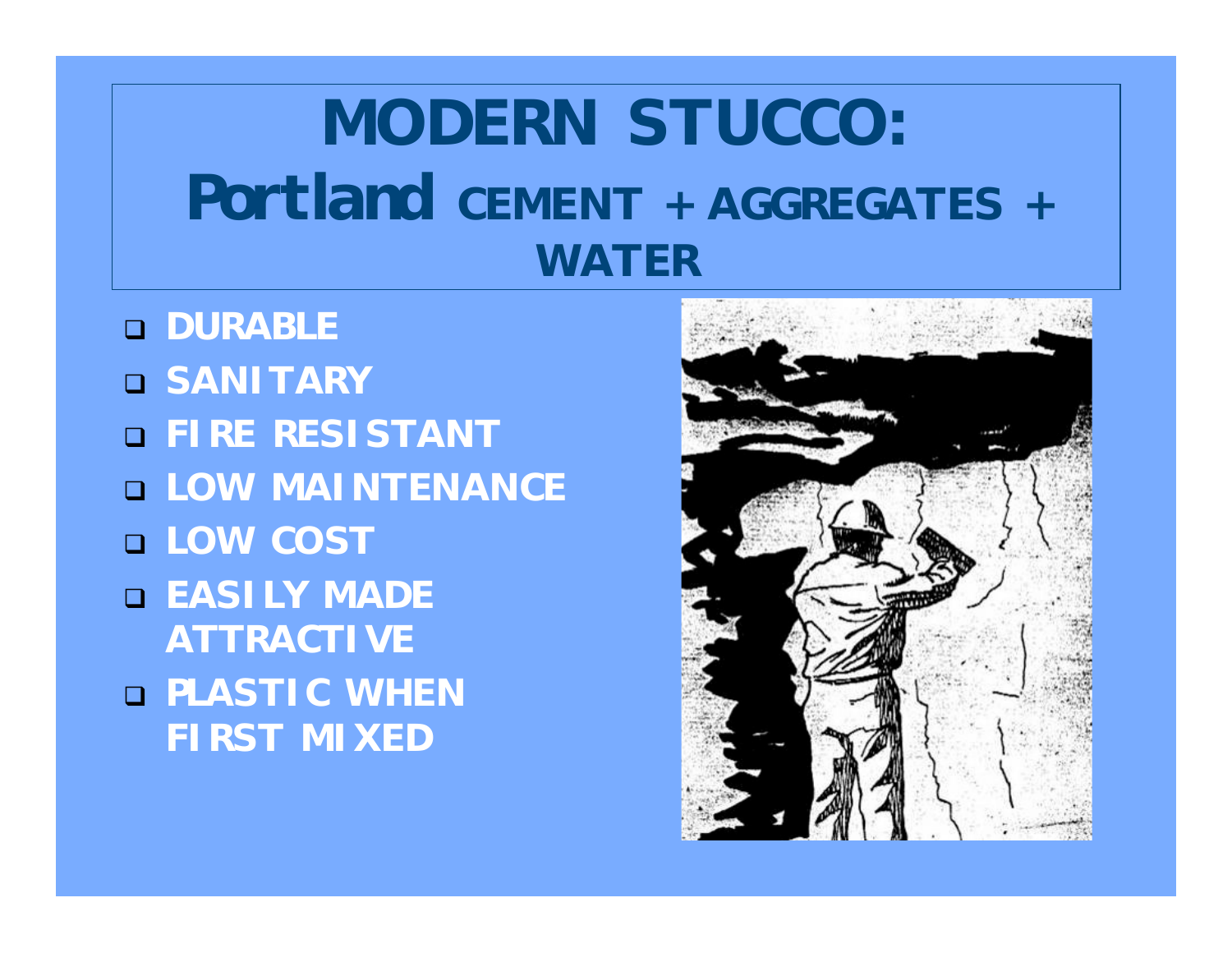## **What is Portland Cement?**

**A fine gray powder that reacts with water to bind aggregates; it is manufactured by grinding to a powder a mixture of iron ore, shale or clay, &** completely; after drying, the product is packaged **for shipment**

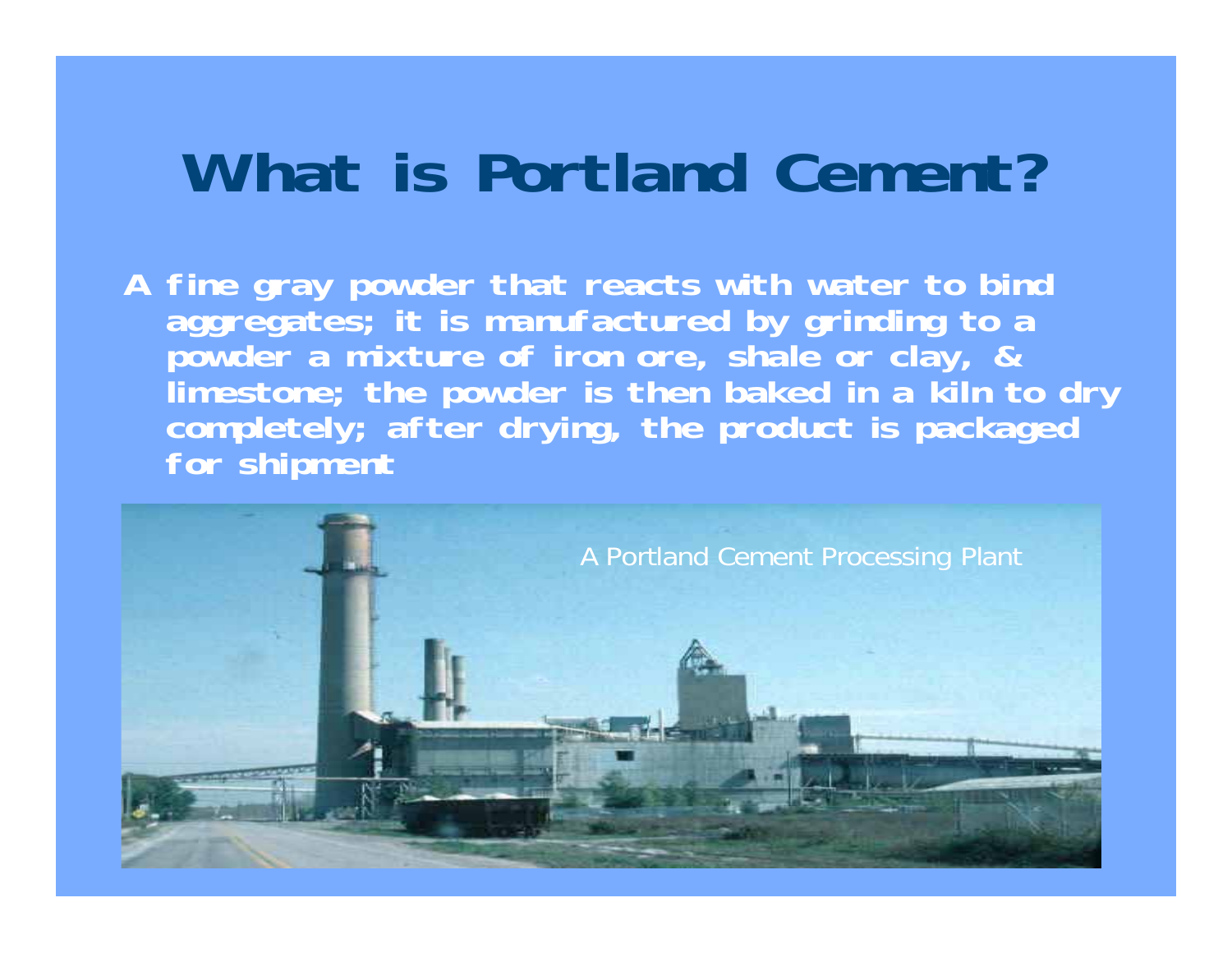## **History of Portland Cement**

 **Portland cement owes both its name and origin to Joseph Aspdin, a British stone mason**



- **Aspdin's quest for a manufactured counterpart to natural or Roman cement - a crude formulation of lime and volcanic ash used as early as 27 BC - led to his discovery and patent of Portland cement in 1824**
- **Aspdin heated a mixture of finely powdered limestone and clay in a small furnace to produce hydraulic cement - one that would harden with the addition of water**
- **He named his invention "Portland cement" not only to distinguish it from Roman cement, but also as a marketing tool**
- **Concrete made from his new cement resembled a highly prized building stone quarried on the Isle of Portland off the British coast**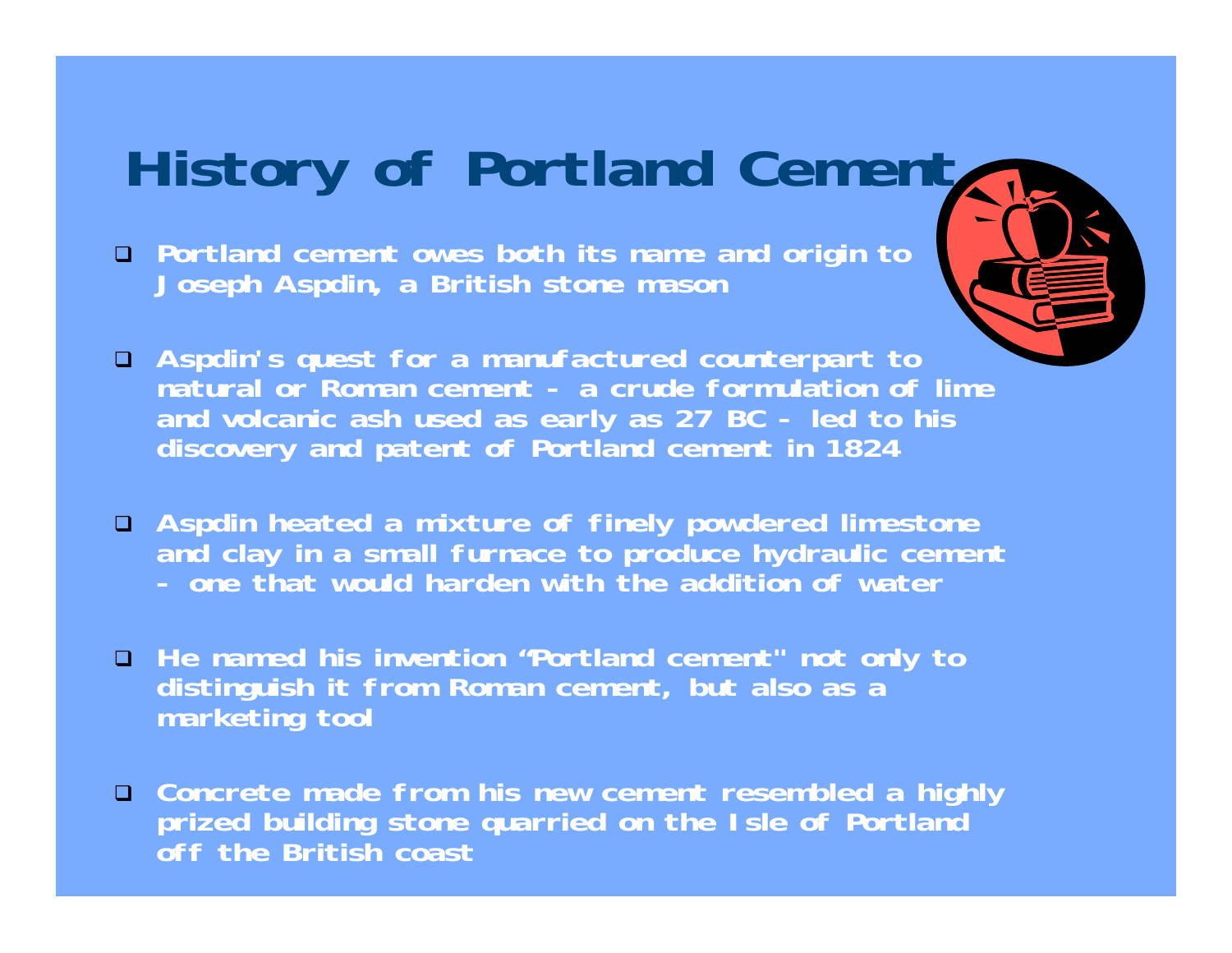#### **PORTLAND CEMENT MANUFACTURE**

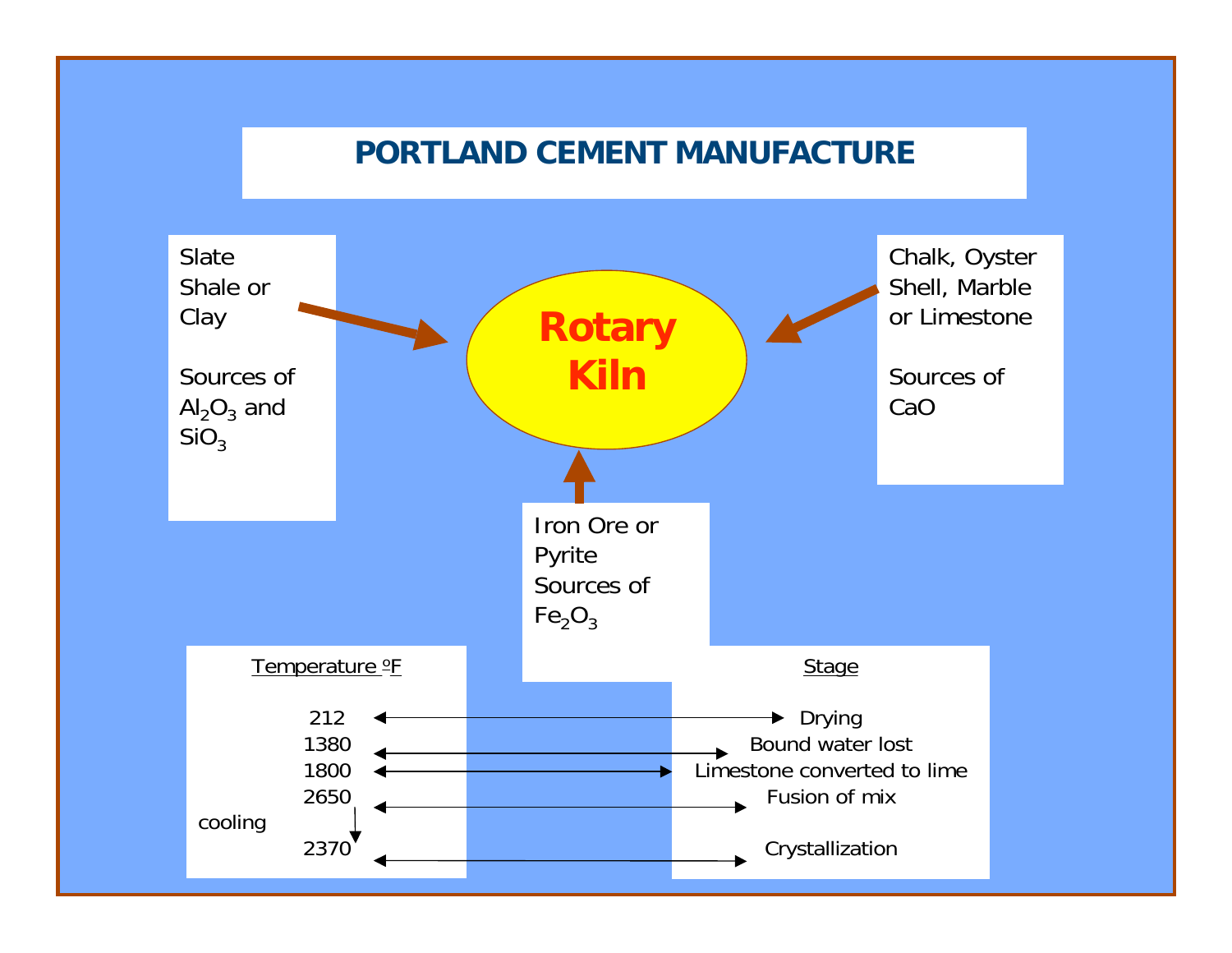## For the Chemist........

### **Primary Components of Cement**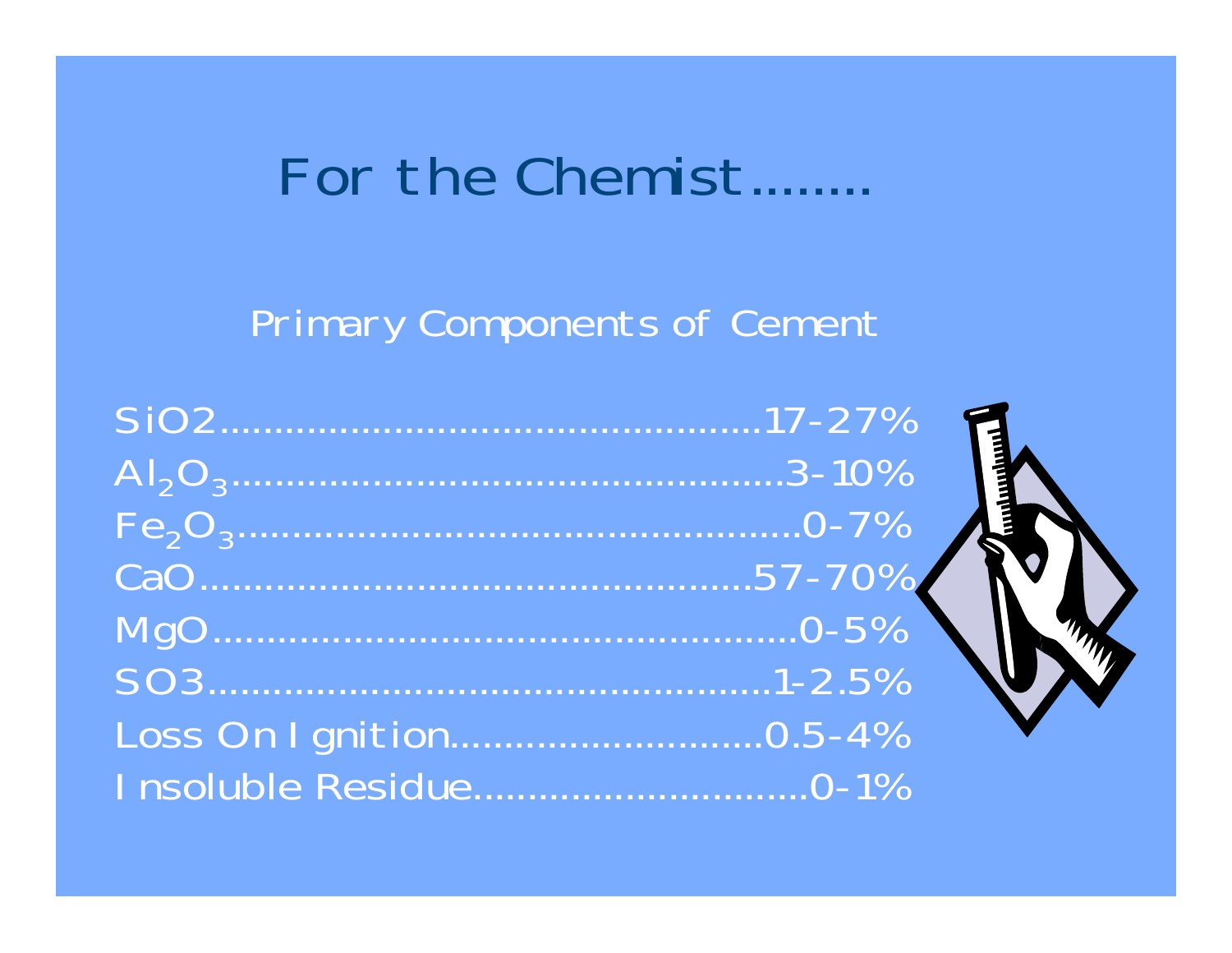**With the addition of a small amount of gypsum, the Portland cement is ready for shipment to concrete producers and then to construction sites.**

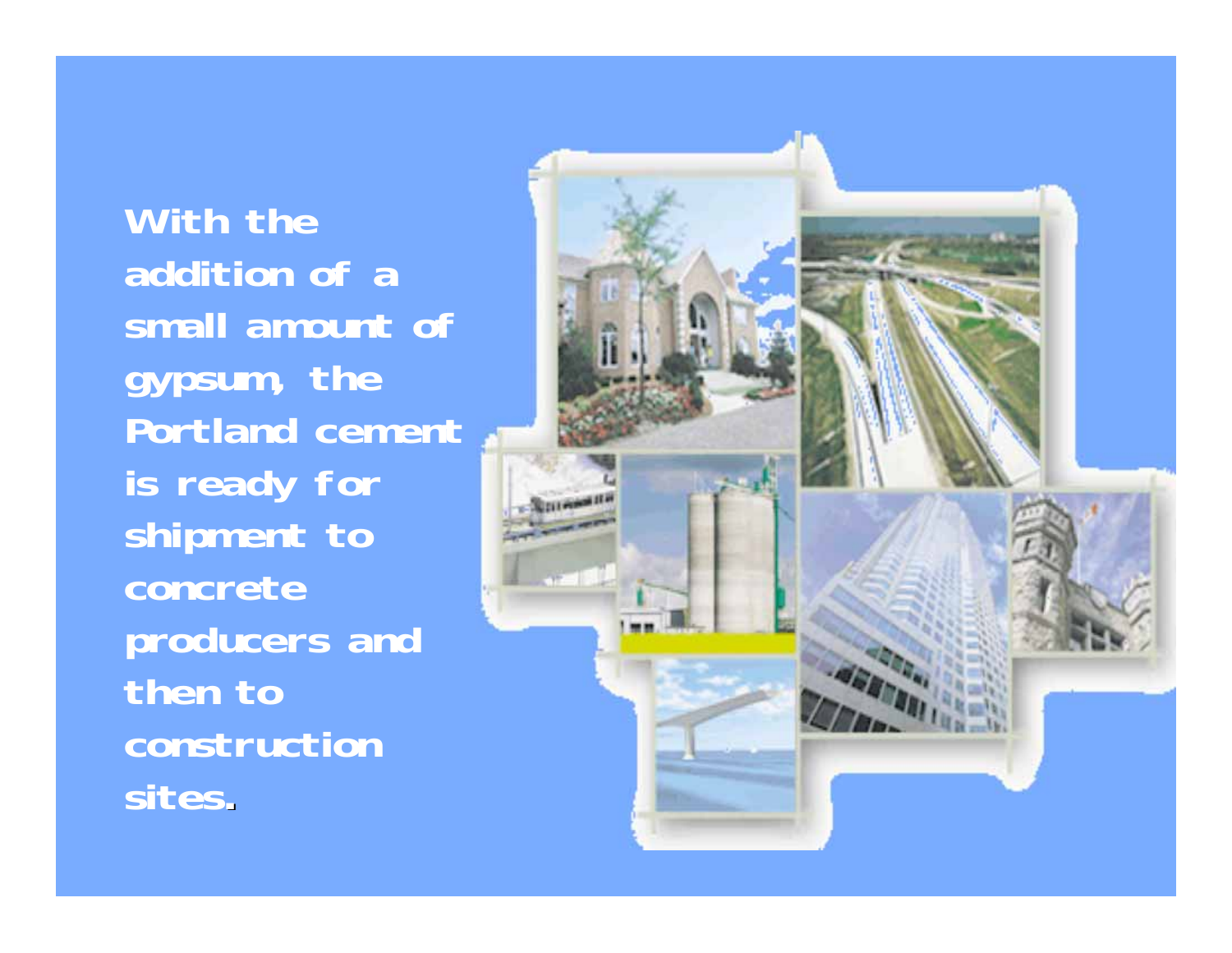## **PORTLAND CEMENT STUCCO**

- **Portland cement stucco is also called Hard Coat Stucco, One Hard Coat Stucco, One Coat Stucco Coat Stucco or Traditional Traditional Stucco**
- **Historically, Hard Coat Stucco is applied in three separate coats; each coat is permitted to cure for up to two weeks; final thickness averaged from 3/4 to 2 inches**
- **E** Stucco application has evolved to **save time, labor and material; the process and blend is called One Coat Stucco One Coat Stucco**

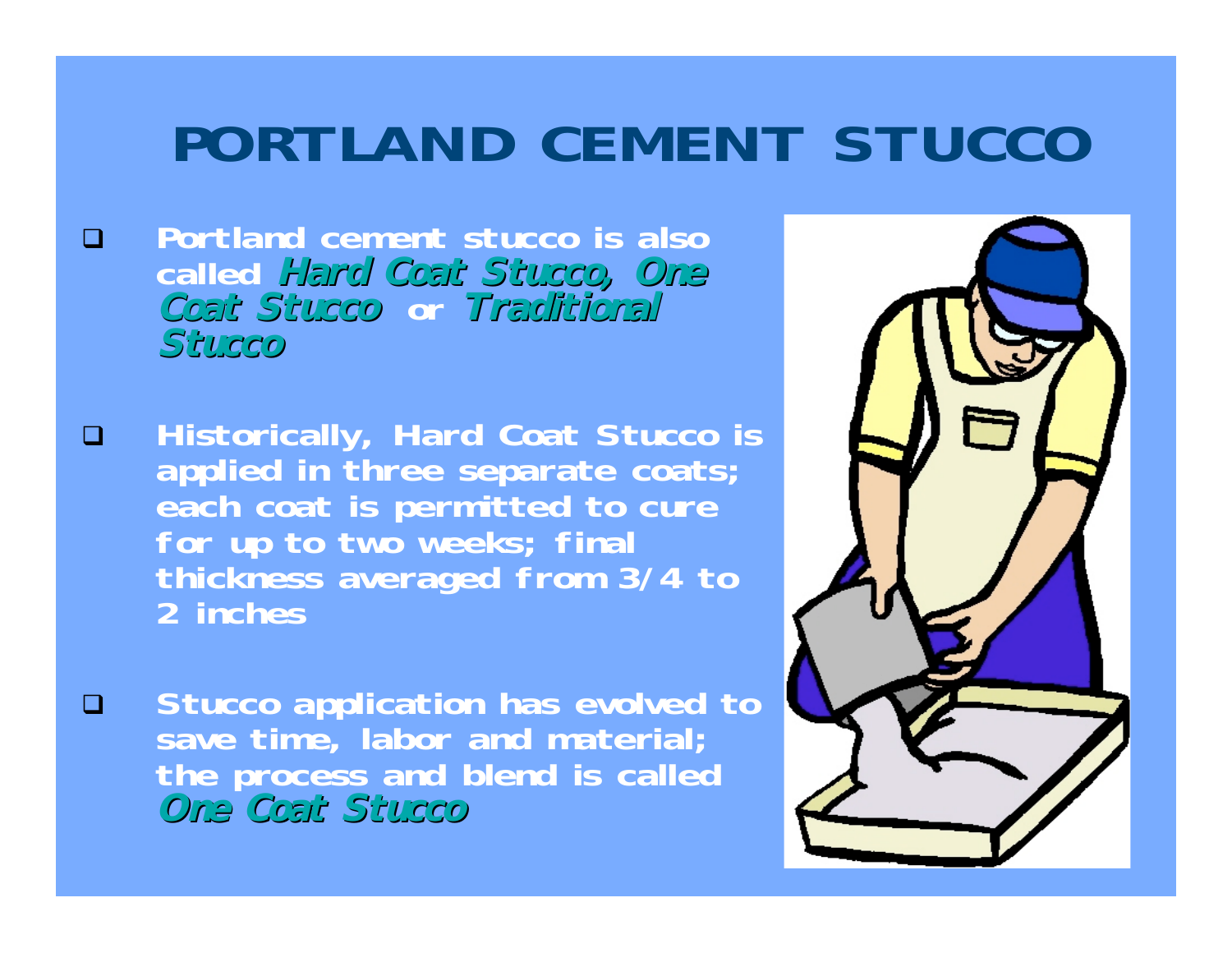### Chemical Formulas: Limes & Limestone

 **CaO** Calcium Oxide or Quick Lime



 **CaO.H <sup>2</sup>O also Ca(OH) <sup>2</sup>** Hydrated Lime Mason's Lime, Slaked Lime, Agricultural Lime

 **CaO.CO <sup>2</sup>also CaCO <sup>3</sup>** Calcium Carbonate Limestone, Chalk, Marble, Tums, Oyster Shell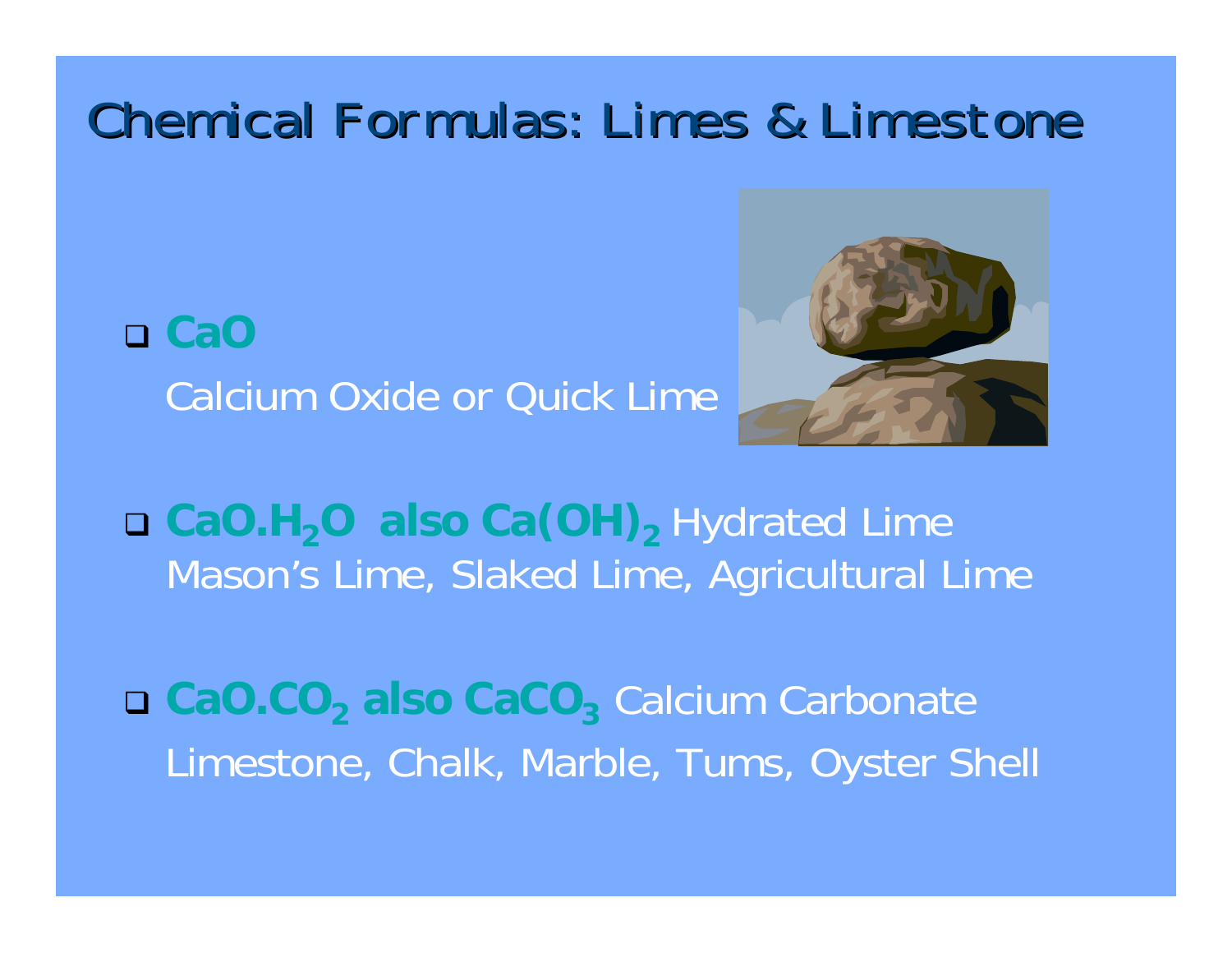# **TWO TYPES OF STUCCO CLADDING**

### **TRADITIONAL TRADITIONAL HARD COAT STUCCO HARD COAT STUCCO or One Coat Stucco or One Coat Stucco**

- **Portland cement based**
- **Does not use a layer of foam insulation, except for trim bands**
- **May be covered by a synthetic finish, paint or plaster.**

#### **SYNTHETIC STUCCO SYNTHETIC STUCCO EIFS (Exterior Insulated Exterior Insulated & Finish Systems) & Finish Systems)**

- **May be Portland cement based**
- **Uses a layer of rigid foam insulation board**
- **Covered with a synthetic finish**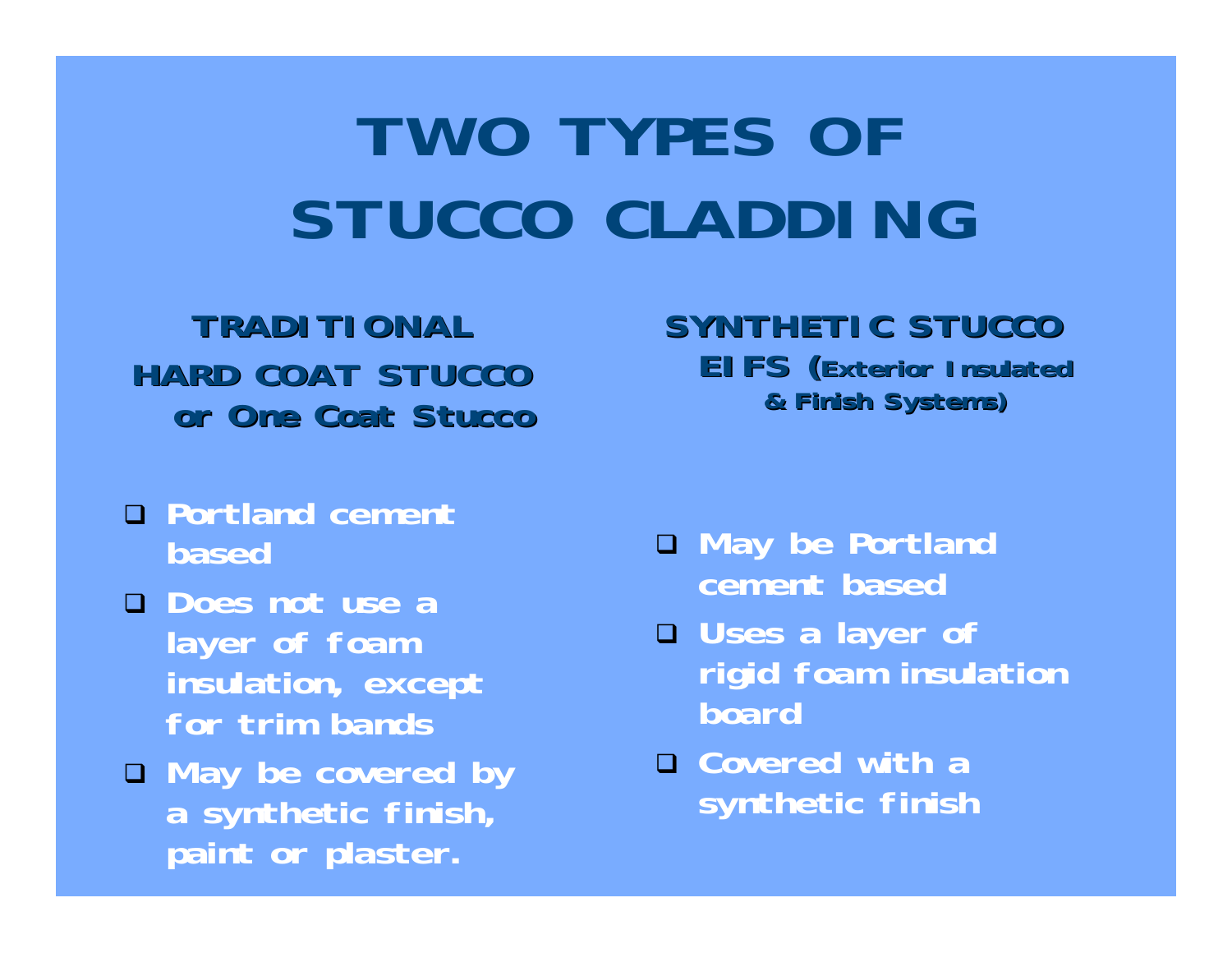# **ONE COAT STUCCO: OCS**

- **D** Custom blend of Portland cement, sand, extenders, fiber reinforcement & modifiers
- Designed to save material by functioning as an exterior cladding in thicknesses ranging from 3/8" to 1-1/2"
- Designed to save time &<br>labor by reducing the time required between trowel passes from weeks to only days or perhaps hours.

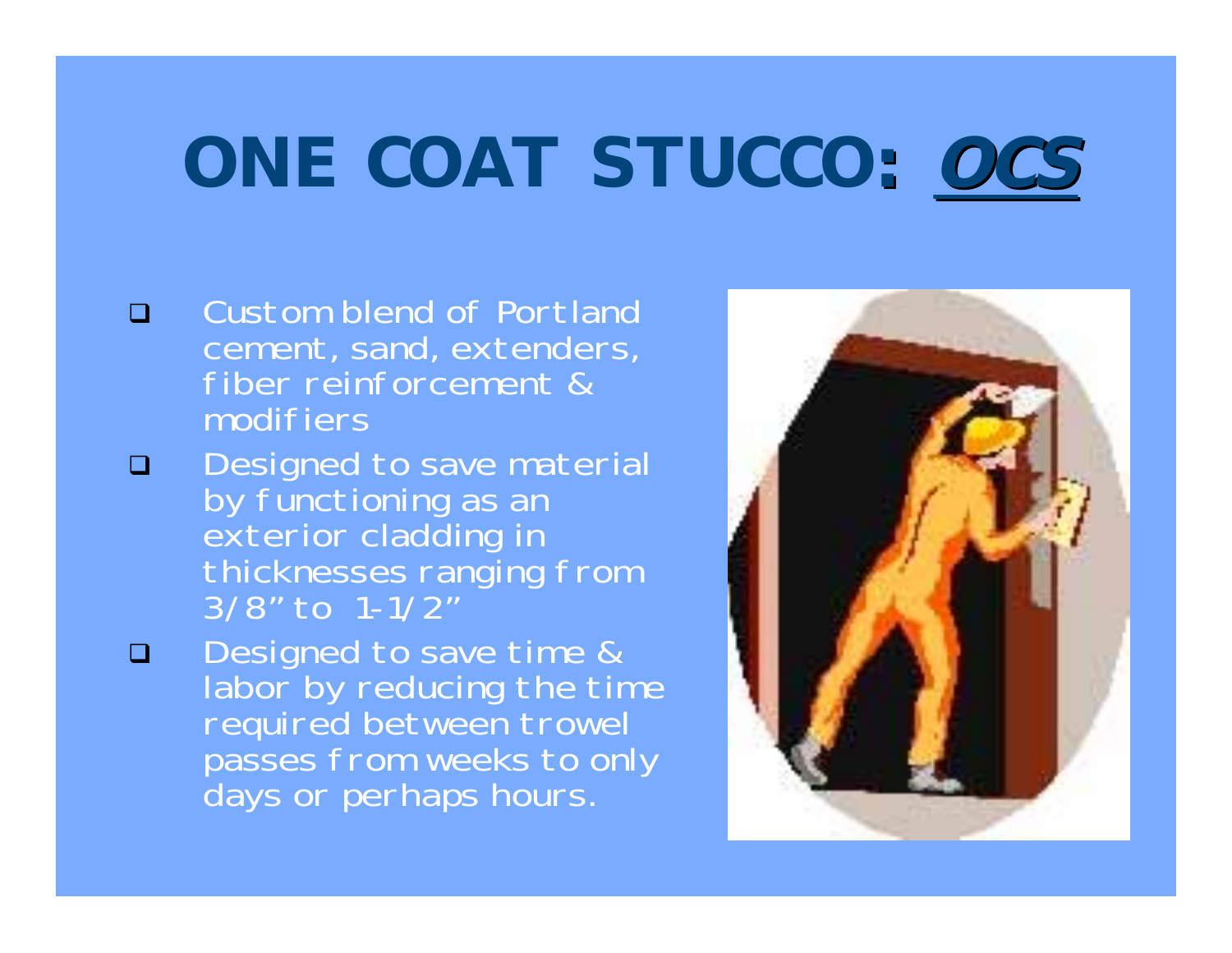## **Stucco Product Types**

#### **Field Mix Design Field Mix Design**

- **Applicator secures Portland cement, sand, & perhaps lime or pulverized limestone & water**
- **Manufacturer may supply optional fibers & liquid modifier**
- **Total Wall Liquid Acrylic additive and bagged fibers Total Wall Liquid Acrylic additive and bagged fibers**

#### **Bagged Concentrate Bagged Concentrate**

- **Manufacturer supplies dry mix in bag containing Portland cement, fibers, lime, limestone, & modifiers**
- **Optional liquid modifier available from manufacturer**
- **Applicator secures sand & water**
- **Total One Coat Concentrate Total One Coat Concentrate**

#### **Bagged Pre-sanded Design Bagged Pre-sanded Design**

- **Manufacturer supplies all dry ingredients in bag**
- **Optional liquid modifier available from manufacturer**
- **Applicator only supply water**
- **Sometimes, a dry modifier may be in bag, eliminating liquid option**
- **Total One Coat Pre-Sanded Total One Coat Pre-Sanded**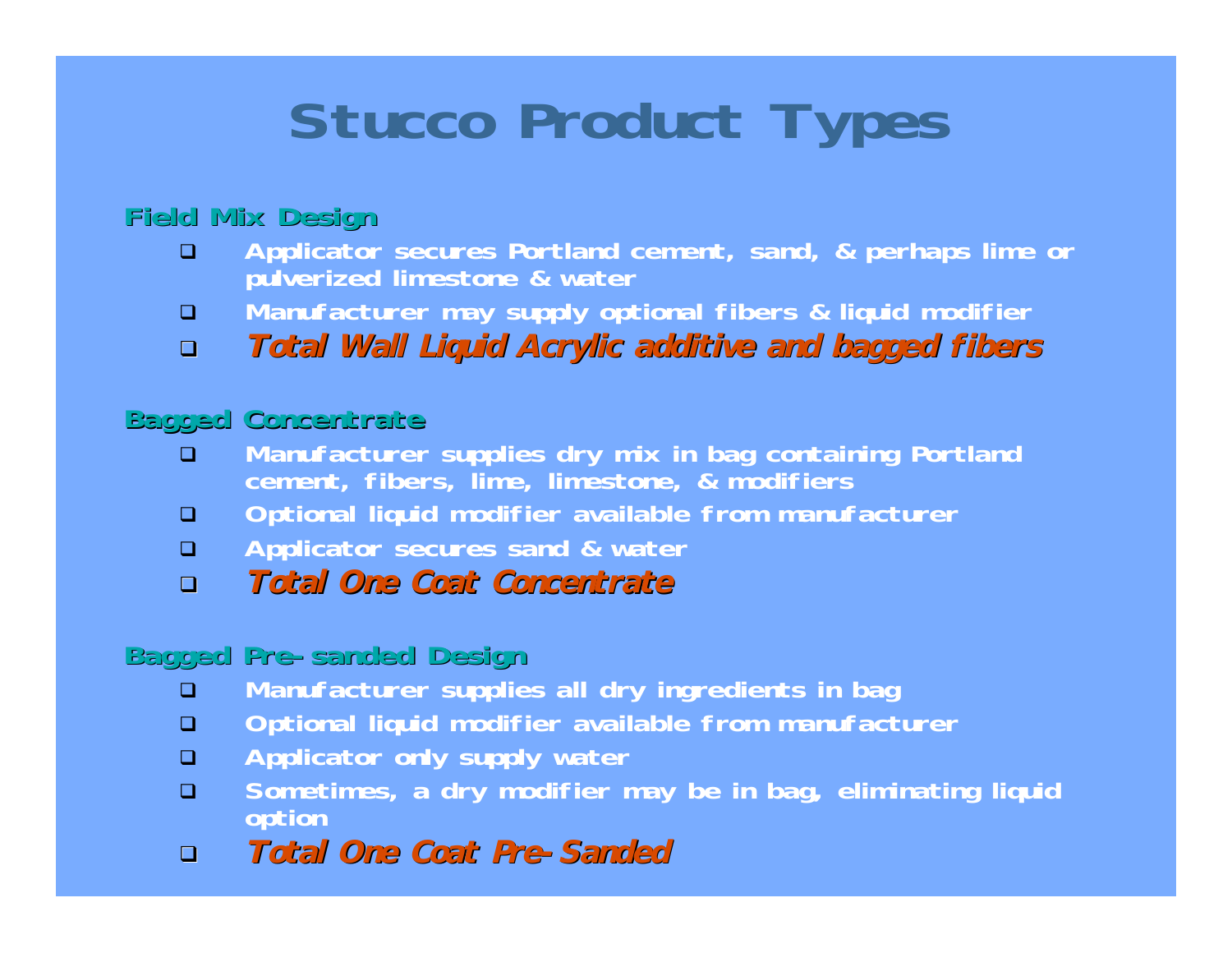## **TYPICAL FIELD MIX SITE TYPICAL FIELD MIX SITE**

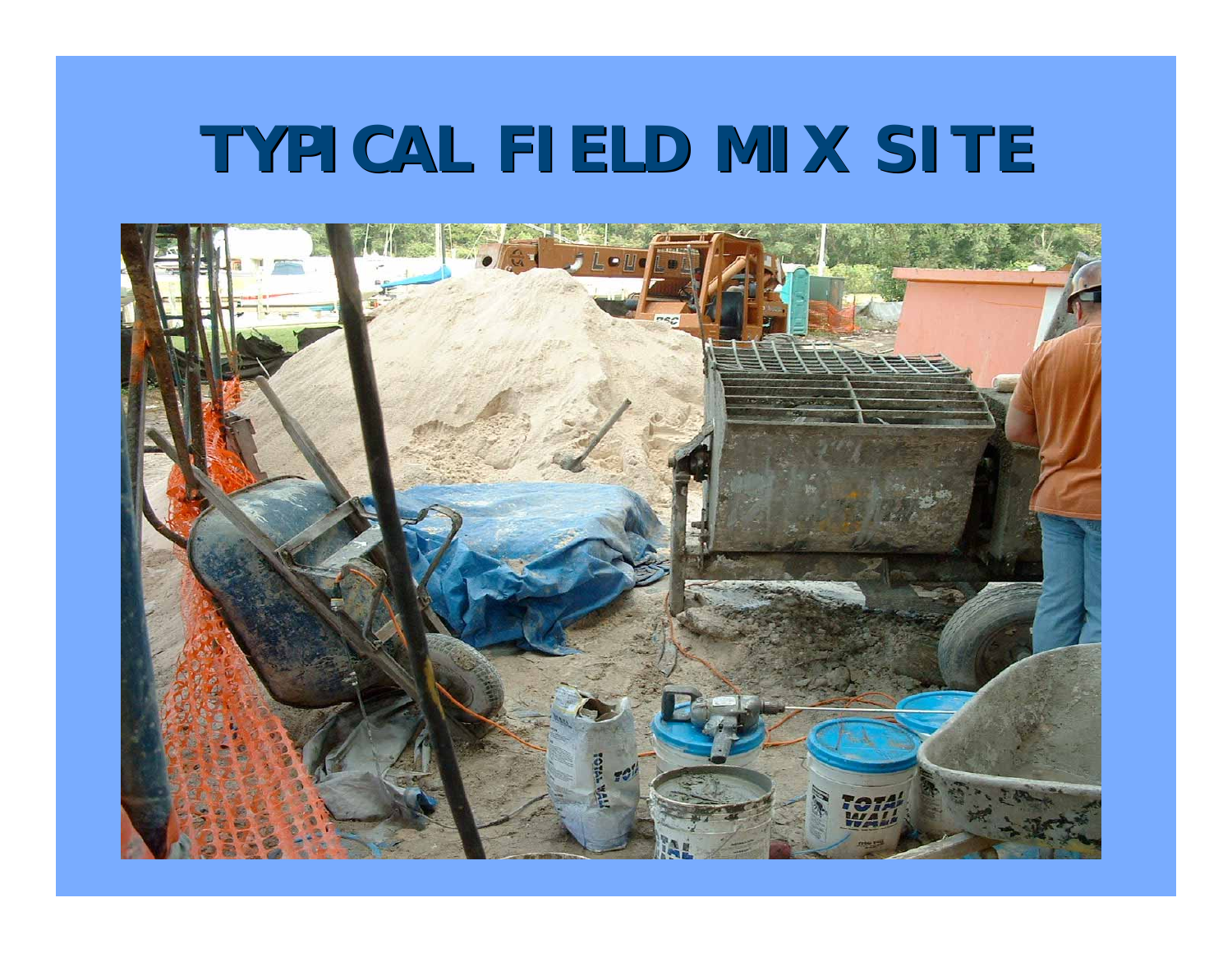## **MODERN STUCCO OVER WOOD MODERN STUCCO OVER WOOD FRAME AND SHEATHING FRAME AND SHEATHING**